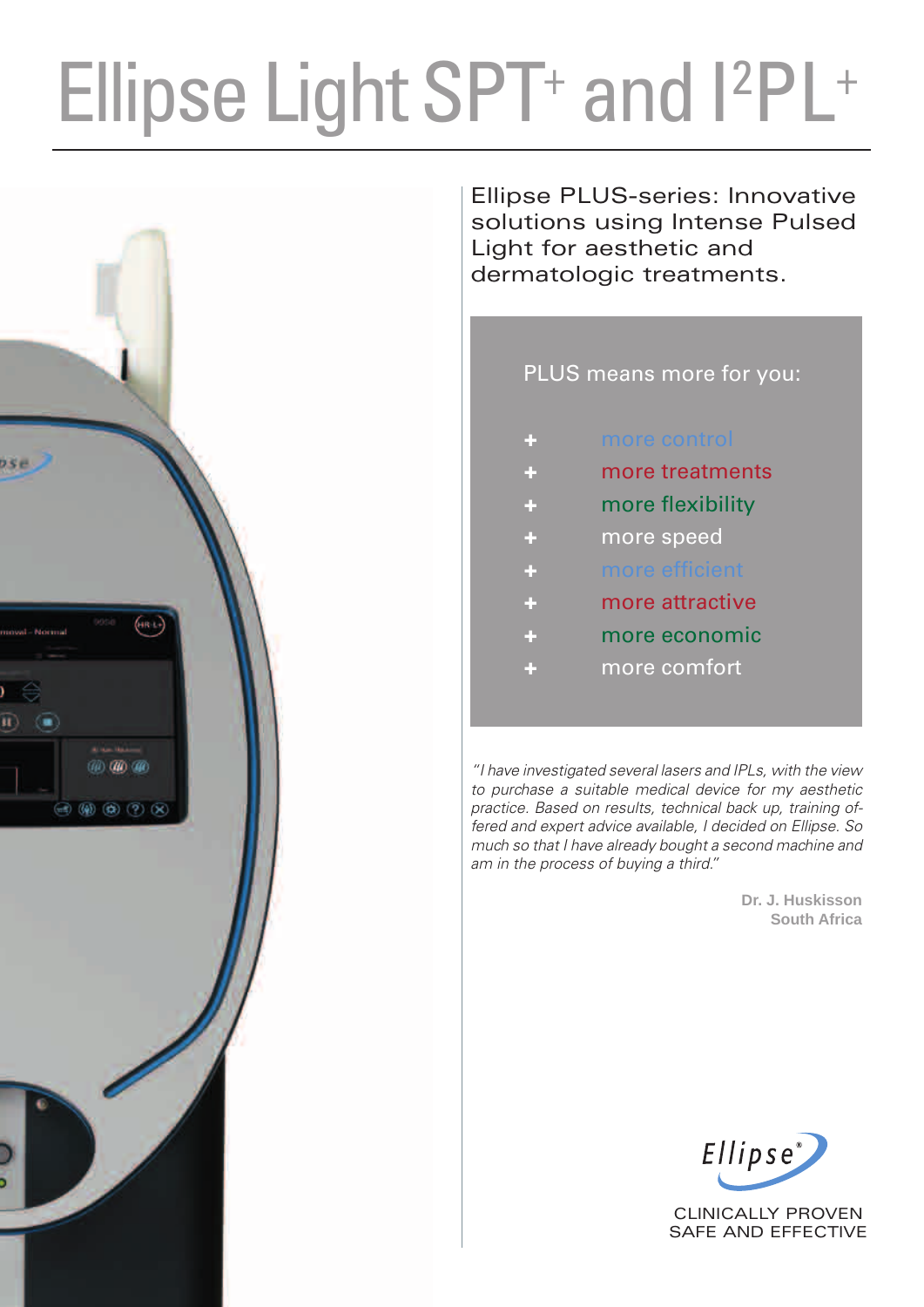# Everything you are looking for and more



Thousands of users, millions of treatments around the world, and scores of clinical articles documenting safety and effectiveness have placed Ellipse among the world's very best systems for hair removal and vascular treatments.

#### **The PLUS series**

The Ellipse PLUS series - consisting of Ellipse Light SPT<sup>+</sup> and Ellipse  $I^2PL^+$  - continues the high standards that have put the Ellipse brand in the lead since 1997. Dual Mode Filtering and Square Pulse Technology, which eliminate the need for active cooling and enhance efficacy are two reasons why Ellipse PLUS is so highly respected.

Ease of use and variety of treatments are two

reasons why it is so widely used.



*More than 5000 users recognise the qualities of Ellipse systems.*

#### **Innovative PLUS applicator design**

The light weight, hinged cabling and unobstructed visibility of the treatment area provide excellent ergonomics in the unique PLUS series of I 2 PL applicators. Extended lifetime and payment per shot en-

sure known and low running costs. The large footprint of

HR-L+ places it among the fastest for hair removal on the market.

#### **New opportunities**

Select the configuration which matches your demands or expand your treatment options. Ellipse Light SPT+ is designed for effective and safe aesthetic treatments. Ellipse l<sup>2</sup>PL<sup>+</sup> offers a wide range of aesthetic

and dermatologic treatments which can be further enhanced for the individual clients via Expert Mode. Both configurations

come with a database of client and treatment data. This is easily accessed via the on-screen keyboard.

| <b>Applications</b>           | SPT <sup>+</sup> | $12$ PL+ |
|-------------------------------|------------------|----------|
| Hair removal                  | ÷                | ÷        |
| Skin rejuve-<br>nation        | ÷                |          |
| <b>Facial thread</b><br>veins | ÷                |          |
| Photo<br>rejuvenation         |                  | ÷        |
| Vascular<br>lesions           |                  | ÷        |
| Pigmented<br>lesions          |                  | ÷        |
| Skin texture                  |                  | ÷        |
| Acne                          |                  |          |

*Choose the system that matches your current demand – add applications as your needs increase.*

#### **Choice of colours**

The Ellipse PLUS series offer a choice of four colours: white, red, green and blue.



The user interface display can be set up in matching colour schemes.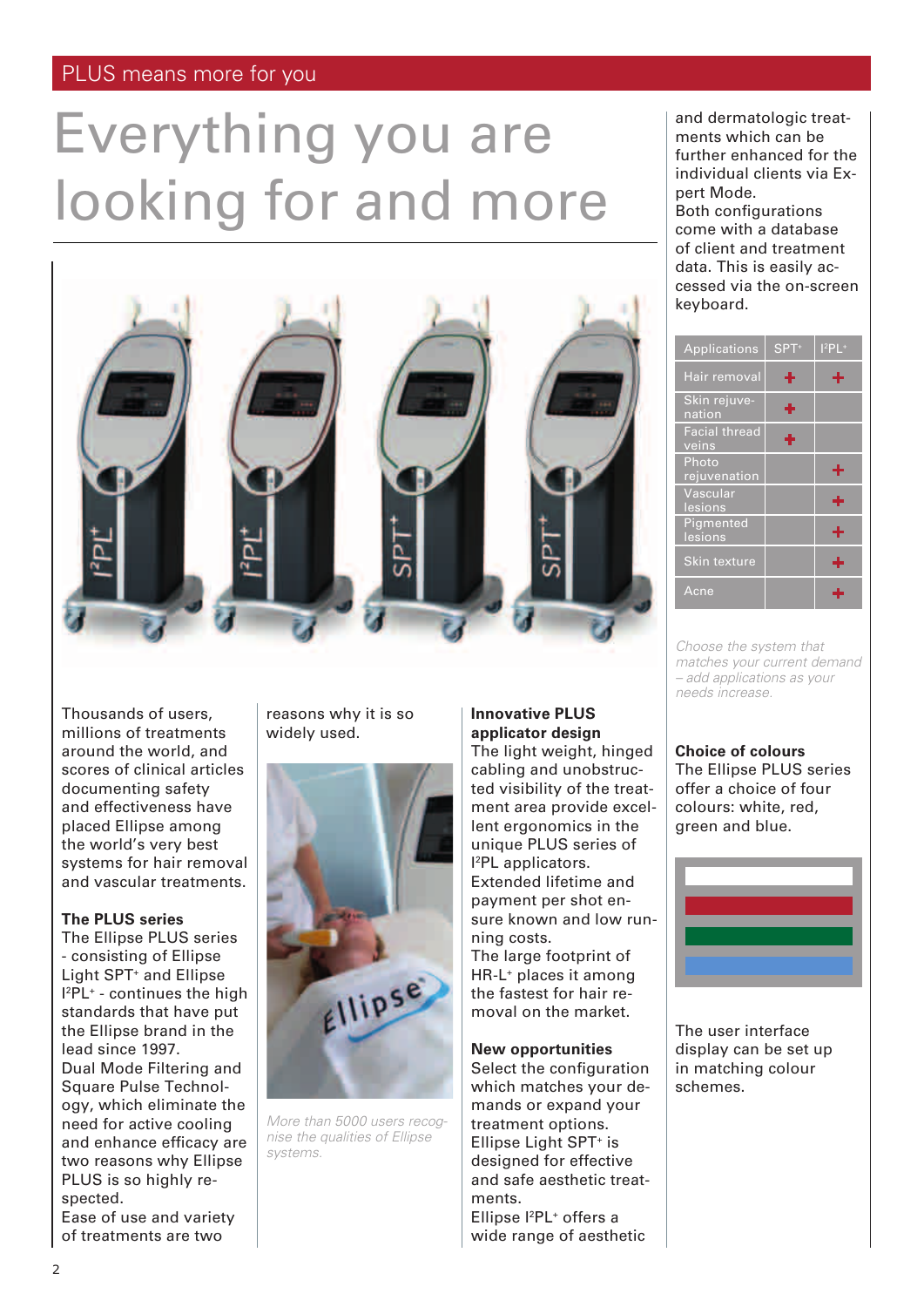### Unique features to improve your performance

# Easy, cost-effective, fast and safe

#### **Flexible treatment**

Eight specialized applicators are currently available.

Any two applicators can be connected to the system simultaneously. Ellipse l<sup>2</sup>PL<sup>+</sup> is additionally equipped with a password protected Expert Mode which allows the experienced user to fine-tune settings.

#### **Cost effective**

The unique PLUS applicators (marked+) are designed for unsurpassed lifetime.

To ensure a fixed and low running cost these applicators operate on a "pay per shot" principle. Every time the applicator is used credits are drawn. When the stored credits are low, further credits can be purchased to top up the account. It is only necessary to return applicators in the rare event these need physical refurbishment. And when this happens standard refurbishment is free of charge.

#### **Fast treatment**

The ergonomic applicators offer fast and effective treatments. Repetition rate is adjustable from 1.25 to 3.5 seconds between shots for optimal speed and comfort. With the HR-L<sup>+</sup> applicator, treatment of large areas such as a full back can be accomplished in less than 20 minutes.



#### **Easy and safe to use** Client data is easily en-

tered via an on-screen keyboard. Client parameters such as skin type and degree of suntan are entered before a treatment session is started.

The system calculates default settings based on these parameters. Every treatment is automatically logged in the database.

This saves time when subsequent treatments are carried out.

On-screen access to the entire instruction manual is available to users. Thanks to the intuitive user interface in local language, getting started with Ellipse PLUS is easy.

No need for smoke evacuators, cooling systems or other additional equipment.



*Database is easily accessed via on-screen keyboard.*

#### **Dependable**

Apart from preventative maintenance, the system itself requires only occasional water refills and air filter cleaning.



Ellipse PLUS is based on a modular design characterized by superior technical quality. This has resulted in probably the most reliable Intense Pulsed Light system on the market. The documented mean time between hardware failures (MTBF) is over 7 years and is constantly improving.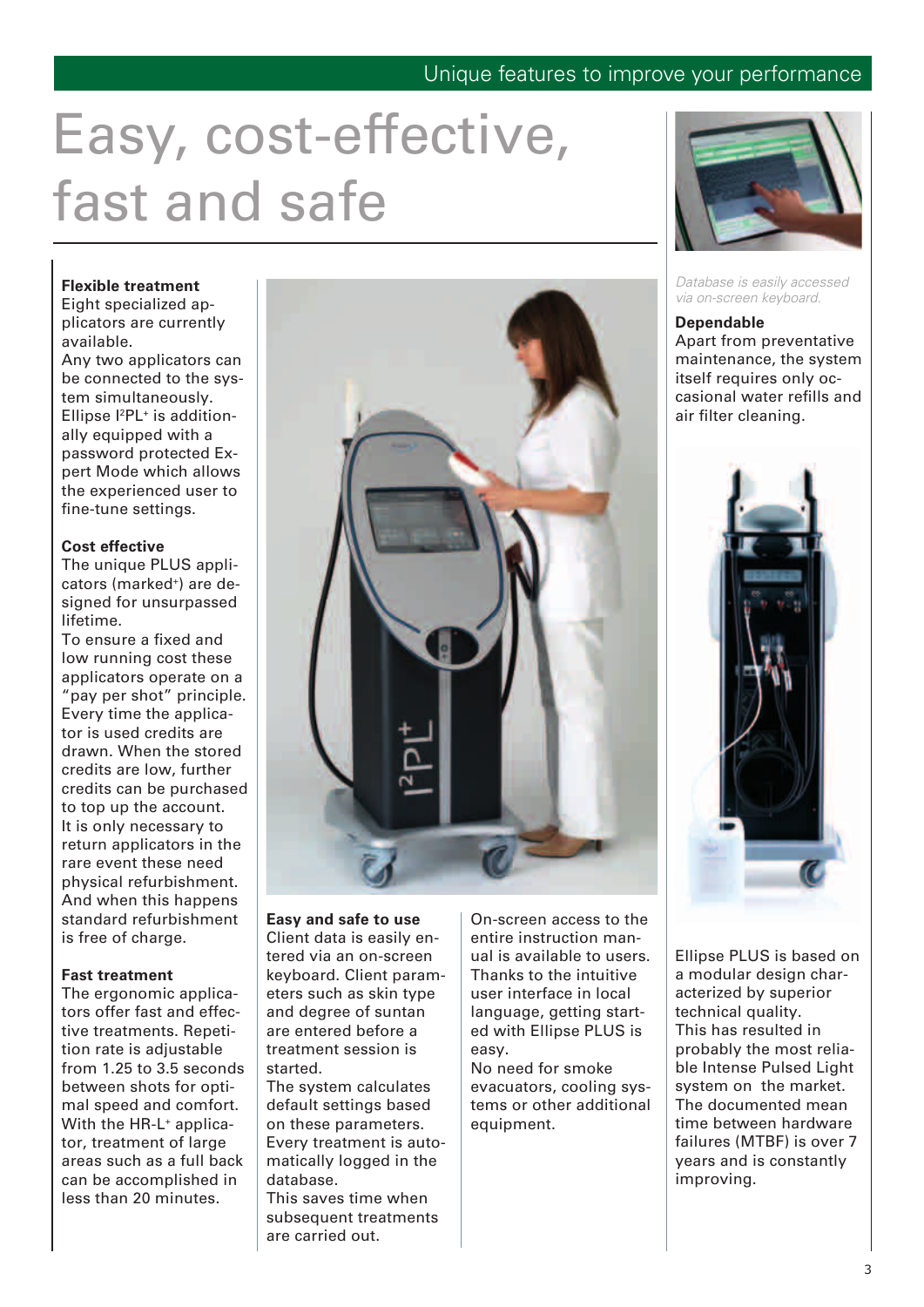# Superior and proven performance

Ellipse PLUS features a unique combination of two advanced, scientifically documented technologies: Dual Mode Filtering and Square Pulse Technology (see diagrams to the right).

#### **Documented results**

Leading physicians have been actively involved in the development of the Ellipse PLUS. Peer-reviewed clinical studies have thoroughly documented Ellipse's safety and effectiveness from the start.



*All Ellipse systems are developed in close collaboration with leading dermatologists from around the world.*



Ellipse's unique Dual Mode Filtering eliminates unecessary and **potentially harmful wavelengths, allowing only those wave***lengths that are beneficial to treatment.*





*"Having used a number of systems since their inception, it was very refreshing to finally use – and purchase - equipment that is of good quality and provides excellent results."*

*Trudy Fleming, Owner, The Fleming Clinics & Fleming Resources, Melbourne, Australia*

#### **Client satisfaction**

Ellipse PLUS gives you the peace of mind that goes with a product that is clinically proven to be safe and effective. And it gives your clients a treatment experience that ensures both their safety and their satisfaction.



*All treatments are logged in the database.*

*The curved line shows the pulse produced by many IPL systems. Ellipse "Square Pulse Technology" minimises the risk of side effects.*

#### **Fully approved**

Ellipse systems are CE-marked in accordance with the European Union's Medical Device Directive and have obtained American FDA 510(k) clearance. In Asia, Ellipse systems have been tested and approved by several authorities.

**Peer reviewed articles** See www.ellipse.org for clinical abstracts that document Ellipse treatment results.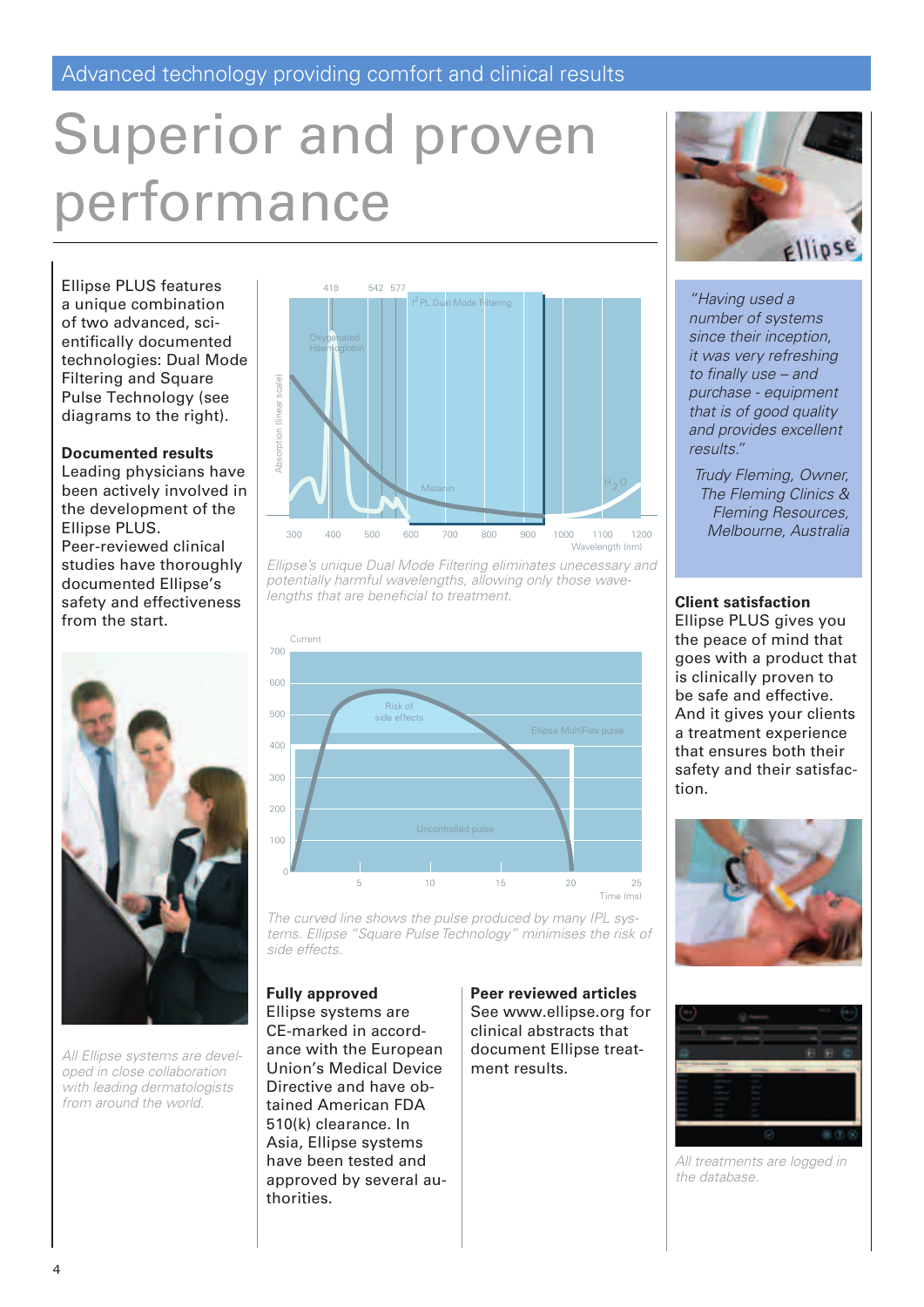### Pre-set treatments and innovative PLUS applicators

# The flexibility to evolve with your needs

Ellipse PLUS offers a wide choice of treatments enabling you to meet clients' needs effectively.

#### **Remove unwanted hair in minutes**

Treatment of the upper lip takes approximately 5 minutes, whereas the back or both legs with the HR-L+ applicator takes less than 20 minutes.

Skin-types 4-6 can be safely treated with the HR-D+ applicator. For delicate areas such as eyebrows, an HR-S applicator with a small spot size is also available.

#### **Remove vascular lesions safely and effectively**

Remove many types of vascular lesions, ranging from telangiectasias, to hemangiomas and port wine stains, as well as red scars and striae. Using Ellipse technology, only a single pass per treatment is needed. This gives you high client throughput with a high return of investment.

#### **Remove pigmented lesions gently**

Remove benign epidermal pigmented lesions with Ellipse l<sup>2</sup>PL<sup>+</sup>. The small PL-applicator has an 8mm diameter spot size, which allows you to treat pigmented lesions accurately without affecting the surrounding skin.

Applicator/ **Application Finalteria** Hair removal (1-5) Hair removal (4-6) Skin rejuvenation **Facial thread veins** Acne **Pigmented lesions** Facial telangiectasia Port wine stains Photo rejuv./Diff. red. Skin texture Wrinkle reduction **Gillerit dotabine** resort minidal #SPT

Larger areas can be treated with the PL-W applicator.

#### **Treat sun-damage on the face and body**

Photo/skin rejuvenation treatment removes age spots and telangiectasias, diffuse redness and uneven pigmentation. Facial treatments are most popular, but all parts of the body can be treated. A full-face treatment takes less than 20 minutes.

#### **Improve skin texture; reduce pore size and fine lines**

Use Ellipse l<sup>2</sup>PL<sup>+</sup> to effectively improve skin texture. By stimulating collagen production, Ellipse l<sup>2</sup>PL<sup>+</sup> can reduce fine lines and pore size while improving skin quality.

#### **Treat acne without antibiotics**

Patients with acne vulgaris can benefit from treatment with Ellipse I 2 PL+. Ellipse acne treatment can be used in combination with adapalene cream or gel.

#### **Wrinkle reduction/PDT**

The PL-W applicator covers all five protoporphyrin absorption peaks making it an ideal research tool for PDT treatments involving 5-ALA. Research papers document its effectiveness in conditions such as actinic keratosis, acne and wrinkle reduction.





#### **Expert Mode**

The experienced l<sup>2</sup>PL<sup>+</sup> user can individually adjust pulse duration, number of pulses, pulse delay and energy in "Expert Mode". In this way treatments may be optimized to suit a wider variety of patients.



*Certain aspects of settings may be adjusted in Expert Mode.*

#### **Before and after pictures on screen**

All available treatments are supported by a range of excellent before and after pictures and clinical end-point which can be displayed on screen.

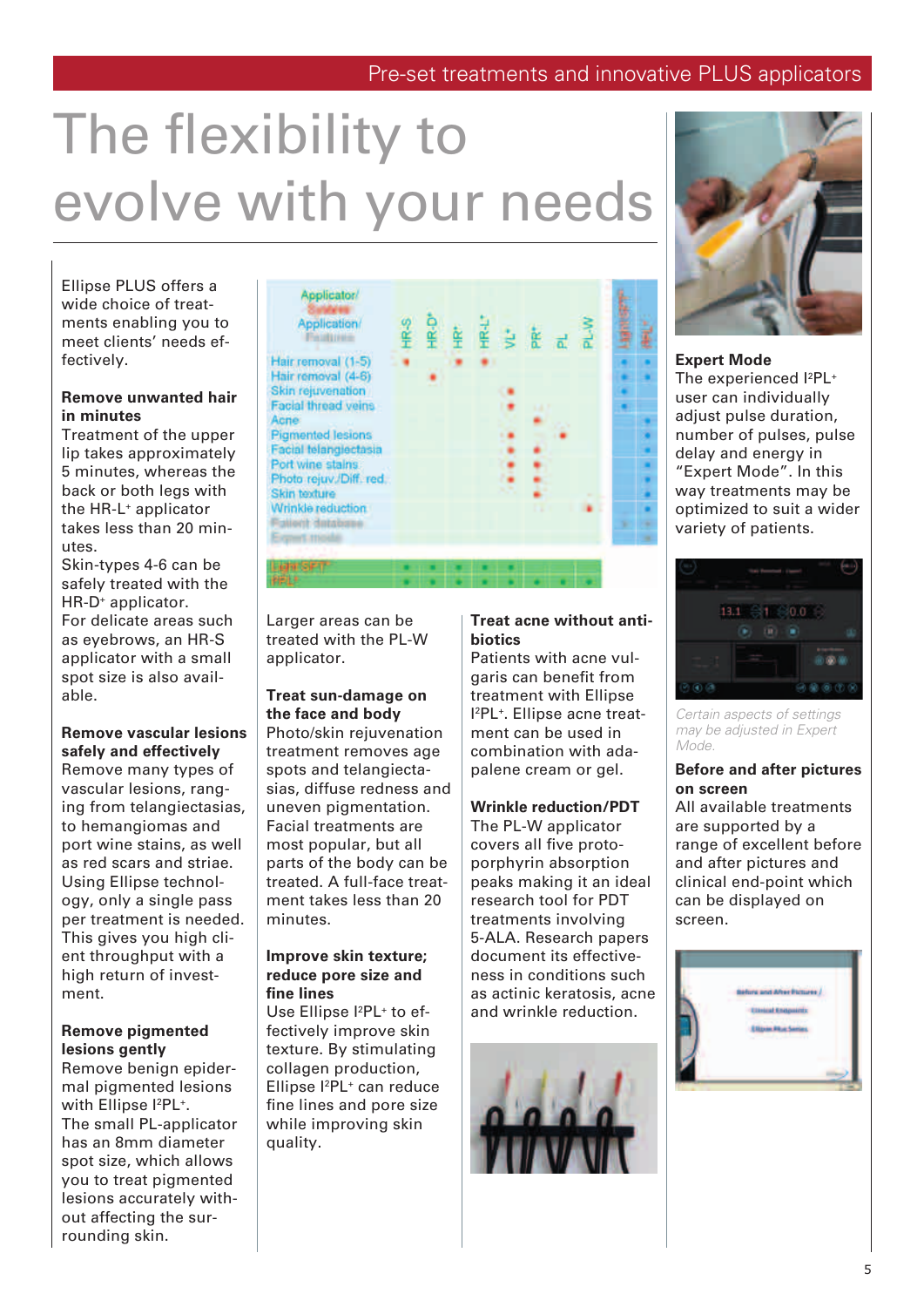# Hair removal – better and faster than ever



Ellipse PLUS is indeed great for hair removal:

#### **Great footprint**

An 8.64 cm<sup>2</sup> footprint makes HR-L<sup>+</sup> the largest and fastest hair removal applicator on the market, enhancing client throughput. Fewer overlaps ensure better results.

#### **Great economics**

The large HR-L+ and standard size HR+ applicators are designed for extended lifetime and offer low and guaranteed running costs owing to their credit based system.

The "pay per shot" principle provides up to 50 % savings in running costs (compared to traditional HR). The HR-L+ also provides significant labour savings as even large areas are treated in a matter of minutes.

### **Great ergonomics**

The light weight of the PLUS applicators and their innovative flexible cabling make treatments much more comfortable for operators and clients.

#### **Great performance**

HR-L+ and HR+ maintain high repetition rate during intensive use so high client throughput can be achieved even on busy days.



#### **Great efficiency**

Ellipse hair removal comes with an exceptionally high clearance rate.

Various clinical studies have shown more than 85% hair reduction after only 4-6 treatments. Ellipse hair removal also



has the best documented long term efficacy, with impressive results even after ten years.

#### **Great for small places**

For delicate areas such as eyebrows, nostrils and ears, the HR-S applicator offers a very small spot size.

#### **Great coverage of all skin types**

Ellipse PLUS also offers the HR-D+ applicator which is particularly designed for hair removal in darker skin (Fitzpatrick skin types  $4 - 6$ ). The HR-D<sup>+</sup> applicator uses a special filter to cut more off the shorter wavelengths that have high melanin absorption, in order to prevent unnecessary heating of the epidermal melanin in darker skin.



*Introduction of the unique HR-L+ places Ellipse as number one in hair removal.*

*"The HR-L+ applicator appears to be one of the best hair removal applicators in the top segment of the market."*

*Peter Bjerring M.D., Ph.D. Professor, Head of the Department of Dermatology, Molholm Hospital, Vejle, Denmark*



*Footprint comparison of HR+ and HR-L+.*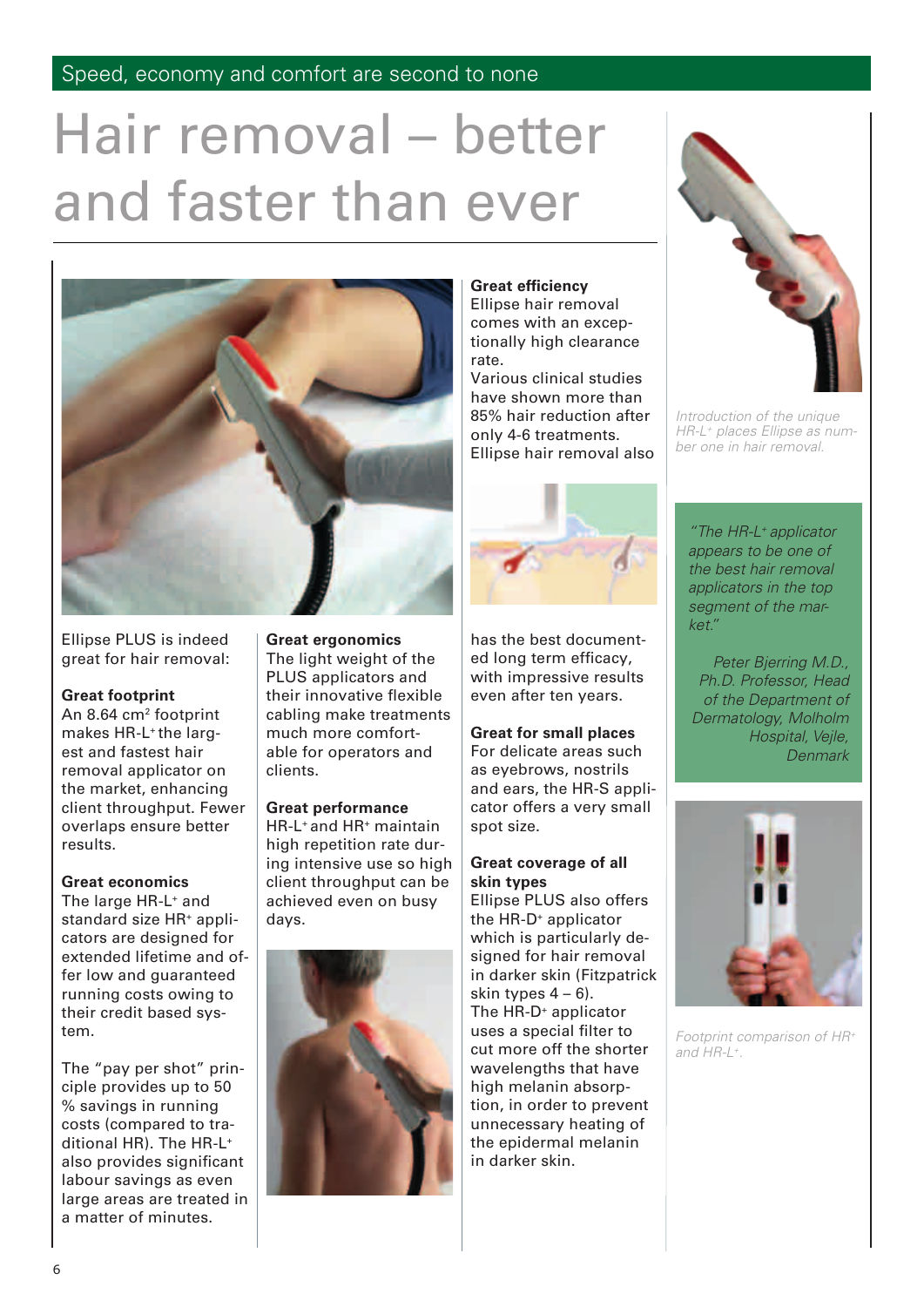### Outstanding results ensure satisfied clients

### Remarkable results after few treatments



*Single treatment Ellipse A/S - MW*

*Before and after three treatments Ellipse A/S - JP*

*Before and after one treatment Courtesy of Kei Negishi, M.D.*

*Before and after three treat-Ellipse A/S - JP*

*Before and after three treatments*

*Before and after three treatments Ellipse A/S - JP*

*Before and after three treatments Courtesy of Agneta Troilius, M.D.*

*Before and after one treatment Courtesy of Trudy Fleming*

Ellipse has exceptionally high and well documented long-term hair clearance rates.

Photo/skin rejuvenation requires only two treatments, compared to five or more for most alternative systems. Superior results are provided for all vascular and pigmented lesions. And acne clearance is excellent.

*"Using the Ellipse Flex system I can provide fast and efficacious hair removal treatments. With the large spot size, I can treat patients quickly minimizing treatment times. Skin rejuvenation treatments using the Flex System are simple to perform and the patient satisfaction levels are among some of the highest of all the treatments in my practice. In many cases after a single treatment, patients notice an appreciable difference in their skin"*

*Mohammed Anwar, MD, Rockingham Laser and Vein Clinic, Eden, NC, USA*

*See more before and after pictures on www.ellipse.org*



















*ments*

*Ellipse A/S - JP*